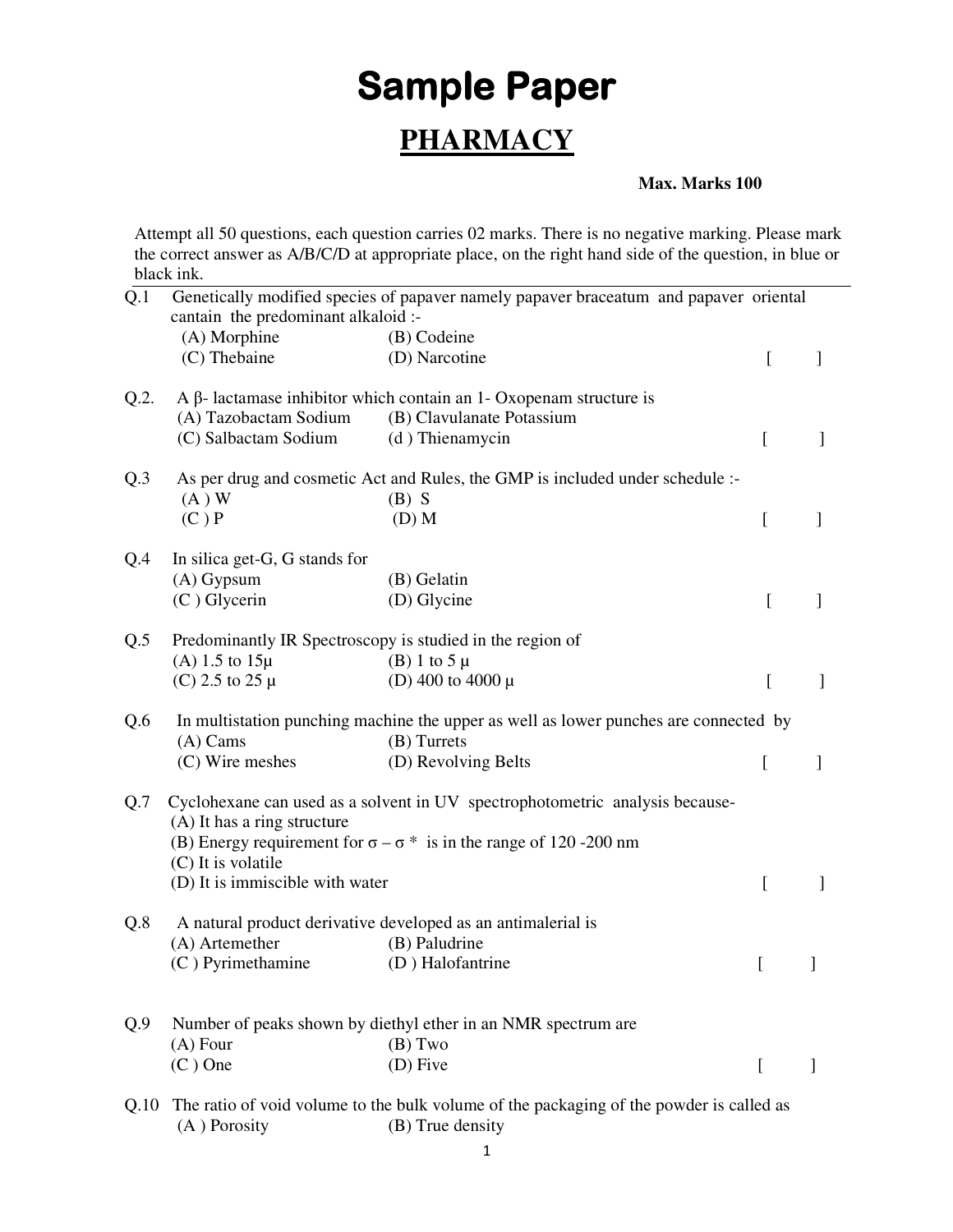|      | $(C)$ Granular density                                                                                                                                                                                                         | (D) Bulk density                                                                                                 | $\mathbf{r}$ | 1 |
|------|--------------------------------------------------------------------------------------------------------------------------------------------------------------------------------------------------------------------------------|------------------------------------------------------------------------------------------------------------------|--------------|---|
| Q.11 | (A) Sulfinpyrazone<br>$(C)$ Ticlopidine                                                                                                                                                                                        | A drug which has antipyretic, anti-inflammatory and anti-platelet activity is<br>(B) Asprin<br>(D) Acetaminophen | <sub>[</sub> | 1 |
|      |                                                                                                                                                                                                                                |                                                                                                                  |              |   |
| Q.12 | Derivitisation technique in HPLC are involved to enhance                                                                                                                                                                       |                                                                                                                  |              |   |
|      | (A) Molecular Weight<br>$(C)$ Reversibility                                                                                                                                                                                    | (B) Detectability<br>(D Reproducibility)                                                                         | L            | 1 |
|      | Q.13 Bioassay are carried to<br>(A) Measure the pharmacological activity of drug<br>(B) Avoid clinical trials for new drug<br>(C) Detect the impurity in a given drug<br>(D) Screen for pharmacogenetic influences of new drug |                                                                                                                  | L            |   |
|      | Q.14. Safranin is used as reagent to detect                                                                                                                                                                                    |                                                                                                                  |              |   |
|      | (A) Gram-negative bacteria                                                                                                                                                                                                     | (B) Myxozoa                                                                                                      |              |   |
|      | (C) Gram positive bacteria                                                                                                                                                                                                     | (D) Acid-fast bacteria                                                                                           | [            | 1 |
| Q.15 | A water soluble substance used as coating material in microencapsulation process is-<br>(A) Polyethylene<br>(B) Silicone                                                                                                       |                                                                                                                  |              |   |
|      | (C) Hydroxy ethylcellulose (D) Paraffin                                                                                                                                                                                        |                                                                                                                  | L            | 1 |
|      |                                                                                                                                                                                                                                |                                                                                                                  |              |   |
| Q.16 | The breakdown of fibrin is catalyzed by                                                                                                                                                                                        |                                                                                                                  |              |   |
|      | (A) Plasmin<br>(C) Urokinase                                                                                                                                                                                                   | $(B)$ Renin<br>(D) Ptylin                                                                                        | L            | 1 |
|      |                                                                                                                                                                                                                                |                                                                                                                  |              |   |
| Q.17 |                                                                                                                                                                                                                                | Risk of digitalis toxicity is significantly increased by concomitant administration of                           |              |   |
|      | (A) Triamterene                                                                                                                                                                                                                | (B) Lidocaine                                                                                                    |              |   |
|      | (C) Captopril                                                                                                                                                                                                                  | (D) Hydrochlorthiazide                                                                                           | L            | 1 |
| Q.18 | A NDDS which is compose of phospholipids that spontaneously form a multilamellar<br>concentric bilayer vesicles with layer of aqueous media separating the lipid layer is                                                      |                                                                                                                  |              |   |
|      | (C) Osmotic Pumps                                                                                                                                                                                                              | (A) Prodrugs (B) Liposomes<br>(D) Nanoparticles                                                                  |              |   |
|      |                                                                                                                                                                                                                                |                                                                                                                  | L            | ] |
| Q.19 | Rotation of electrons about the proton generates a secondary magnetic field. The proton is said<br>to be                                                                                                                       |                                                                                                                  |              |   |
|      | (A) Shielded                                                                                                                                                                                                                   | (B) Shifted                                                                                                      |              |   |
|      | (C) Hydrogen Bonded                                                                                                                                                                                                            | (D) Deshielded                                                                                                   | L            | J |
| Q.20 | Dragendroff's reagent does not give positive test with                                                                                                                                                                         |                                                                                                                  |              |   |
|      | $(A)$ Emetine                                                                                                                                                                                                                  | (B) Morphine                                                                                                     |              |   |
|      | (C) Caffeine                                                                                                                                                                                                                   | (D) Codeine                                                                                                      |              |   |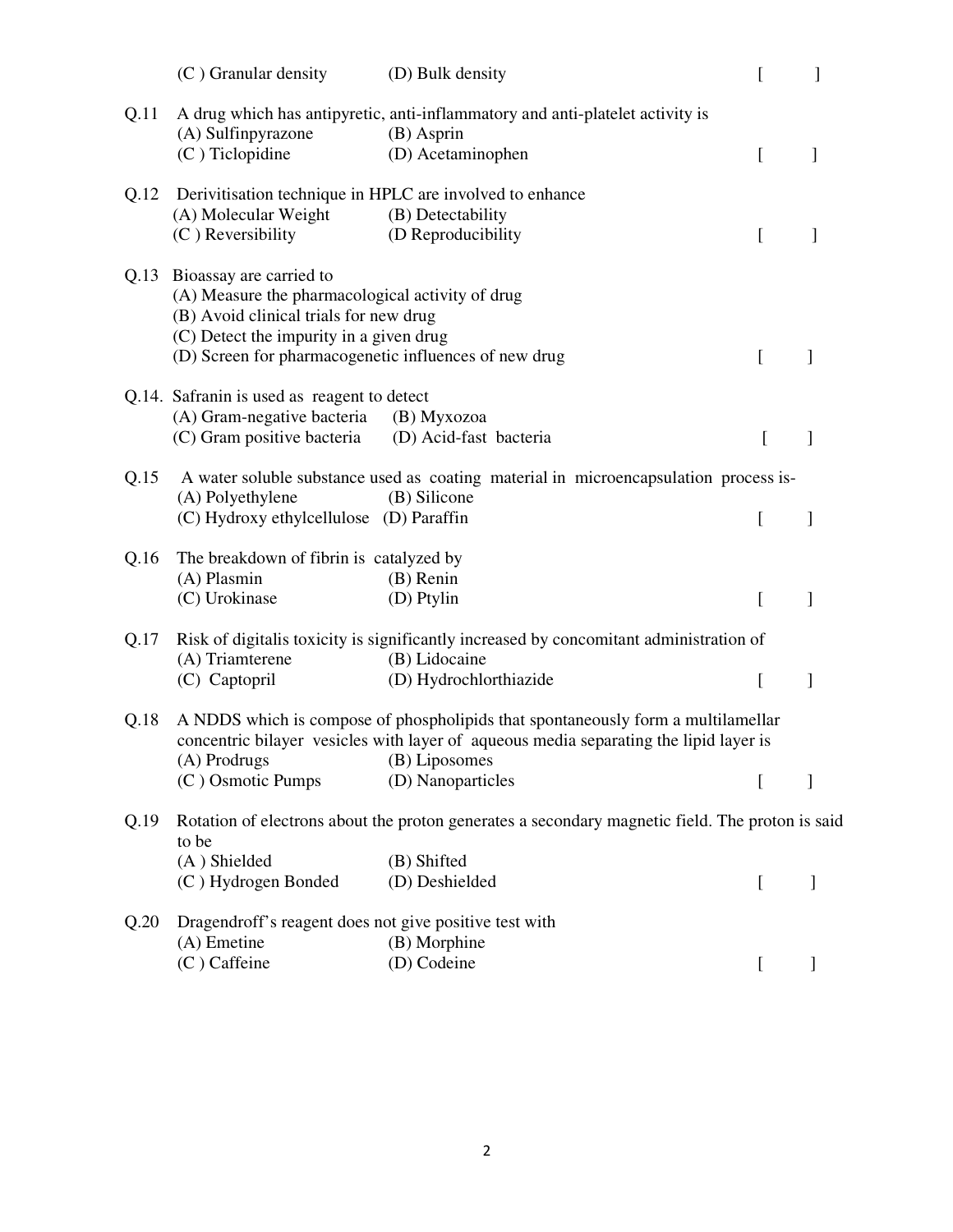| Q.21                                   | Chemical shift is expressed in one of the following                                                                                   |                                                                     |              |              |  |
|----------------------------------------|---------------------------------------------------------------------------------------------------------------------------------------|---------------------------------------------------------------------|--------------|--------------|--|
|                                        | $(A)$ Cm <sup>-1</sup>                                                                                                                | (B) Amperes                                                         |              |              |  |
|                                        | $(C)$ ppm                                                                                                                             | $(D)$ mm/ml                                                         | L            | 1            |  |
| Q.22 Clofazimine belongs to a class of |                                                                                                                                       |                                                                     |              |              |  |
|                                        | (A) Riminophenazine                                                                                                                   | (B) Aryl Piperazine                                                 |              |              |  |
|                                        | (C) Phenothiazine                                                                                                                     | (D) Binzyl Piperzine                                                | t            | $\mathbf{I}$ |  |
|                                        | (A) Ethylene oxide sterilization<br>(B) Radiation Sterilization<br>(C) Heat Process Sterilization                                     | Q.23. Browne's tubes are most commonly used chemical indicators for |              |              |  |
|                                        | (D) Filtration Sterilization                                                                                                          |                                                                     | $\lfloor$    |              |  |
| Q.24.                                  | Precursor for biosynthesis of tropane alkaloids is                                                                                    |                                                                     |              |              |  |
|                                        | (A) Leucine                                                                                                                           | (B) Lysine                                                          |              |              |  |
|                                        | (C) Ornithine                                                                                                                         | (D) Tyrosine                                                        | <sub>[</sub> | 1            |  |
|                                        |                                                                                                                                       |                                                                     |              |              |  |
|                                        | Q.25. Commonly used antioxidant for oil systems is<br>(A) Butylated Hydroxy toluene<br>(B) Ascorbic acid<br>(C) Sodium Metabisulphite |                                                                     |              |              |  |
|                                        | (D) Thioglycol                                                                                                                        |                                                                     | $\Gamma$     | -1           |  |
| Q.26.                                  | Staphylococcus aureus is used for IP assay of                                                                                         |                                                                     |              |              |  |
|                                        | (A) Doxycycline                                                                                                                       | (B) Bleomycin                                                       |              |              |  |
|                                        | $(C)$ Kanamycin                                                                                                                       | (D) Carbenicillin                                                   | L            | $\mathbf{I}$ |  |
| Q.27.                                  |                                                                                                                                       |                                                                     |              |              |  |
|                                        | Bulking agent used for parenteral preparation is<br>(A) Glycerol<br>(B) Benzyl Alcohol                                                |                                                                     |              |              |  |
|                                        | (C) Carbolic acid                                                                                                                     | (D) Sorbitol                                                        | <sub>[</sub> | 1            |  |
|                                        |                                                                                                                                       |                                                                     |              |              |  |
| Q.28.                                  | Mechanism of action of digitalis is                                                                                                   |                                                                     |              |              |  |
|                                        | (A) Decrease intracellular sodium concentration                                                                                       |                                                                     |              |              |  |
|                                        | (B) Inhibits sodium potassium AT Pase                                                                                                 |                                                                     |              |              |  |
|                                        |                                                                                                                                       | (C) Decrease release of calcium from sacroplasmic reticulum         |              |              |  |
|                                        | (D) Activate adenylcydase which produce C-AMP                                                                                         |                                                                     | [            |              |  |
| Q.29.                                  | One of the drug when co-administered with terfenadine may lead to life threatening cardiac<br>dysrrhthmia                             |                                                                     |              |              |  |
|                                        | (A) Lomefloxacin                                                                                                                      | (B) Clofazimine                                                     |              |              |  |
|                                        | (C) Itraconazole                                                                                                                      | (D) Neomycin                                                        | $\Gamma$     |              |  |
| Q.30.                                  | One of the substance listed is used as muco adhesive                                                                                  |                                                                     |              |              |  |
|                                        | (A) Acacia                                                                                                                            | $(B)$ SCMC                                                          |              |              |  |
|                                        | (C) Burnt Sugar                                                                                                                       | (D) Saccharin                                                       | L            | ]            |  |
| Q.31.                                  | pH of lachrymal fluid is                                                                                                              |                                                                     |              |              |  |
|                                        | (A) 8.0                                                                                                                               | (B) 6.2                                                             |              |              |  |
|                                        | $(C)$ 7.4                                                                                                                             | $(D)$ 9.0                                                           | L            | $\mathbf{I}$ |  |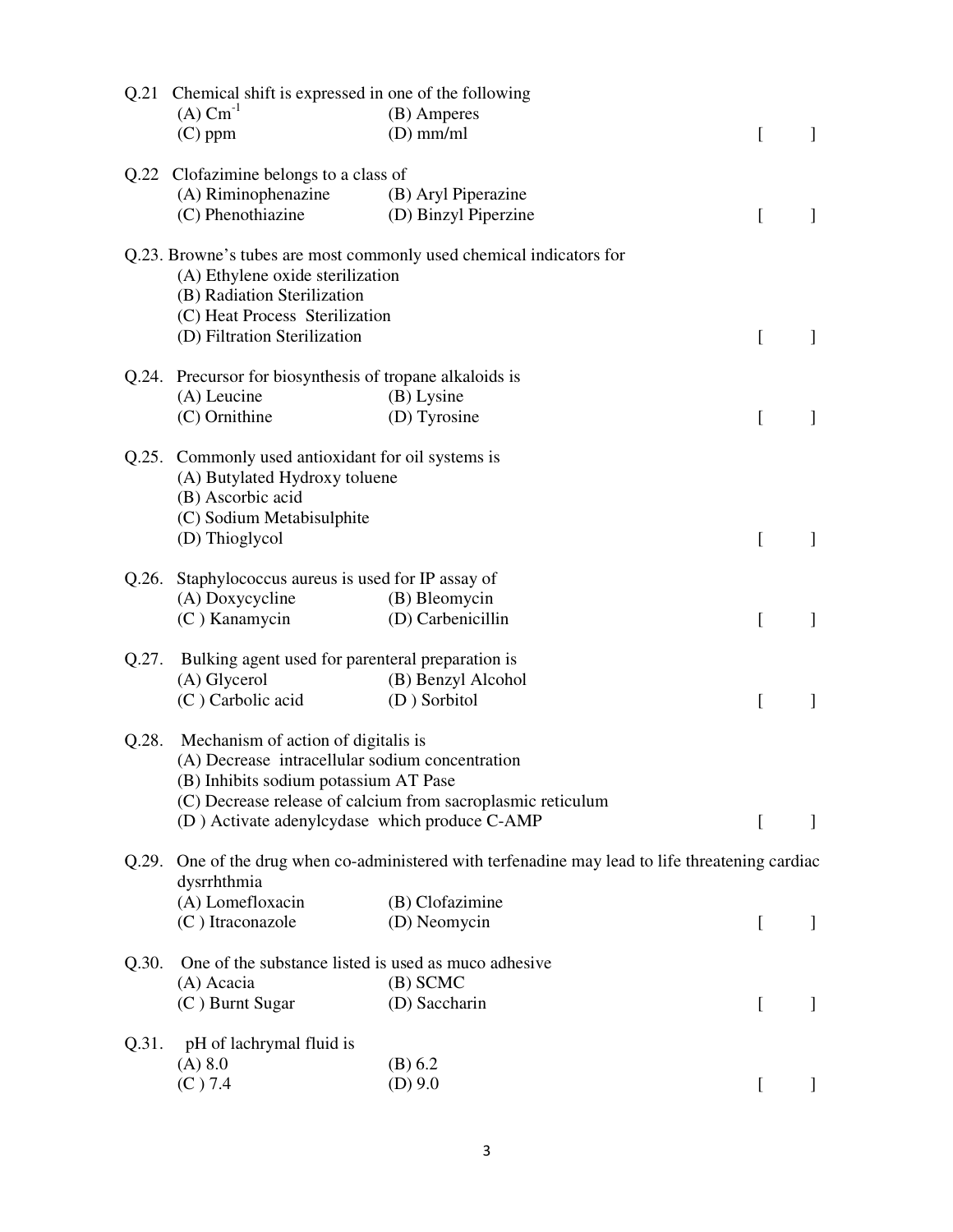| Q.32. | $(A)$ 2.0mm<br>$(C)$ 1.0 mm                                                                                                                                                                                                                 | The diameter of mesh aperture in IP disintegration test apparatus is<br>$(B)$ 4.0mm<br>$(D)$ 1.5 mm | [        | $\mathbf{I}$ |
|-------|---------------------------------------------------------------------------------------------------------------------------------------------------------------------------------------------------------------------------------------------|-----------------------------------------------------------------------------------------------------|----------|--------------|
| Q.33. | Ibuprofen is<br>(A) An aryl acetic acid<br>(B) A Salicylic acid derivative<br>(C) An active metabolite of another drug.<br>(D) Hydrolyzed in Blood stream                                                                                   |                                                                                                     | [        | 1            |
| Q.34. | Aziridine heterocyclic system is present in -<br>(A) Thiotepa<br>(C) Atropine                                                                                                                                                               | (B) Azathioprine<br>(D) Methotrexate                                                                | [        | $\mathbf{I}$ |
| Q.35. | Ribofluvin is -<br>(A) Free radical scavenger<br>(B) Coenzyme in redox reaction<br>(C) Essential in synthesis of rhodopsin<br>(D) A coenzyme for amino acid decarboxylation                                                                 |                                                                                                     | [        | $\mathbf{1}$ |
| Q.36. | Therapeutic index is -<br>(A) Ratio of median lethal dose to the median effective dose.<br>(B) Dosage used in the treatment<br>$(C)$ Elimination of the drug to 50% of its original concentration<br>(D) Time taken for drug to be absorbed |                                                                                                     | L        | $\mathbf{I}$ |
| Q.37. | BCG Vaccine comprises of -<br>(A) Living attenuated Mycobacterium tuberculosis<br>(B) Experimentally killed and freeze dried polio virus<br>(C) Antibodies obtained from sera of TB patient<br>(D) Killed Bordetella bacteria               |                                                                                                     | ſ        | 1            |
|       | Q.38. Titrant used in assay of Paracetamol is -<br>(A) Perchloric acaid<br>(C) Ceric Ammonium Sulphate                                                                                                                                      | $(B)$ EDTA<br>(D) tetrabutyl ammonium hydroxide                                                     | $\Gamma$ | $\mathbf{I}$ |
| Q.39. | γ-radiation sterilization is done for -<br>(A) Rooms<br>(C) Talcum Powder                                                                                                                                                                   | (B) Plastic Syringes<br>(C) IV admixtures                                                           | L        | $\perp$      |
| Q.40. | Which of the following is not a prodrug -<br>(A) Benzepril<br>(C) Quinapril                                                                                                                                                                 | (B) Captopril<br>(D) Ramipril                                                                       | [        | $\perp$      |
| Q.41. | Disposable syringes are made up of-<br>(A) Polypropylene<br>$(C)$ Glass                                                                                                                                                                     | (B) Transparent Polystyrene<br>(D) Polytetra chlorethylene                                          | L        | $\perp$      |